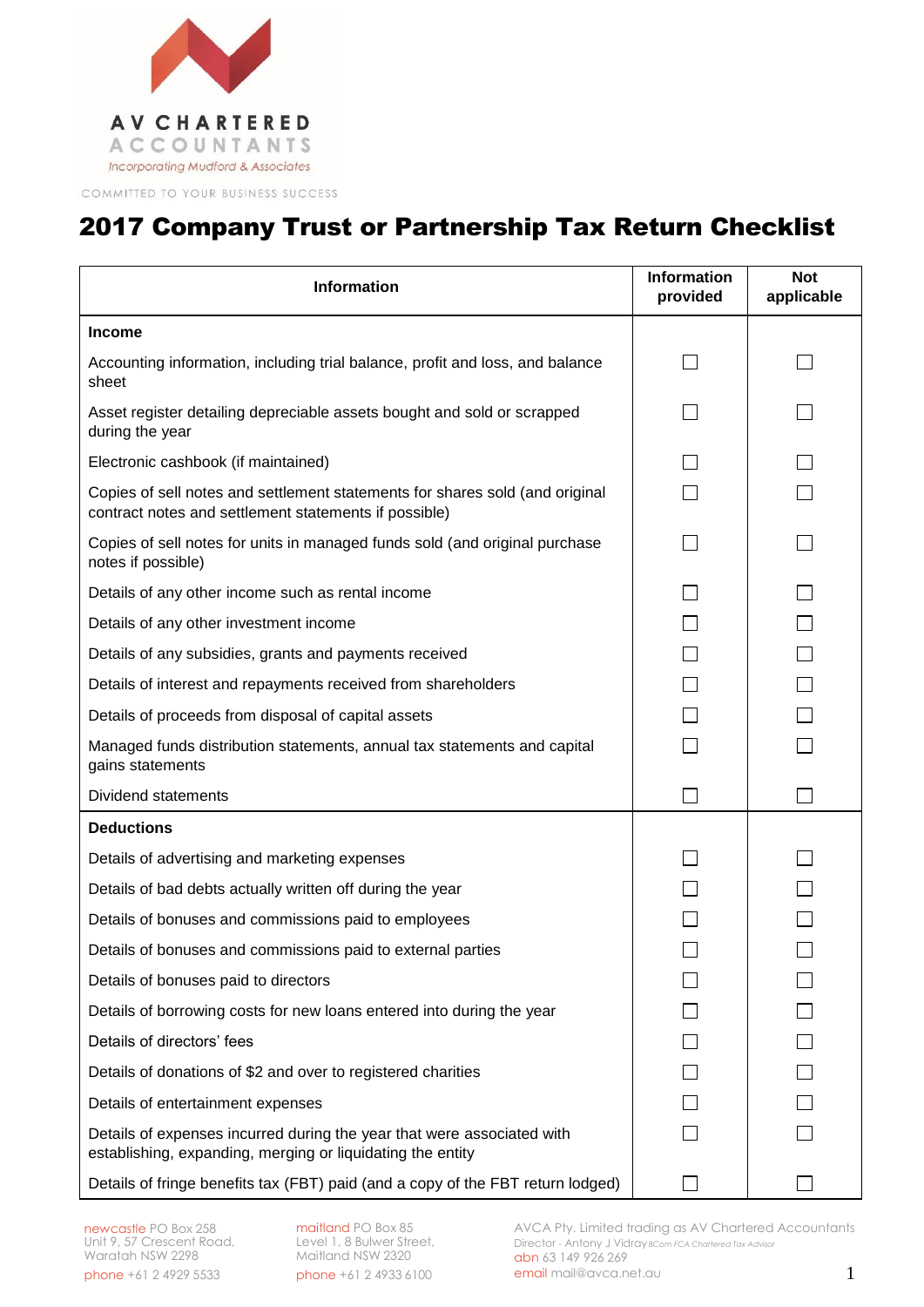| <b>Information</b>                                                                                                      | <b>Information</b><br>provided | <b>Not</b><br>applicable |
|-------------------------------------------------------------------------------------------------------------------------|--------------------------------|--------------------------|
| Details of interest on loans                                                                                            |                                |                          |
| Details of lease expenses for motor vehicles, premises and equipment                                                    |                                |                          |
| Details of legal expenses                                                                                               |                                |                          |
| Details of lump sum payments (including for retirement and redundancy)                                                  |                                |                          |
| Details of motor vehicle expenses                                                                                       |                                |                          |
| Details of prepayments                                                                                                  |                                |                          |
| Details of professional subscriptions and journals                                                                      |                                |                          |
| Details of rates, land taxes and insurance premiums                                                                     |                                |                          |
| Details of repairs and maintenance                                                                                      |                                |                          |
| Details of research and development activities and expenses                                                             |                                |                          |
| Details of royalties paid                                                                                               |                                |                          |
| Details of salaries paid, including fringe benefits (provide PAYG summaries)                                            |                                |                          |
| Details of superannuation contributions for directors                                                                   |                                |                          |
| Details of superannuation contributions for employees                                                                   |                                |                          |
| Details of tax, and accounting and audit fees paid                                                                      |                                |                          |
| Details of any assets purchased, including date of purchase and amount                                                  |                                |                          |
| Details of travel expenses (provide travel diaries)                                                                     |                                |                          |
| <b>Balance sheet - assets</b>                                                                                           |                                |                          |
| Asset register detailing depreciable assets bought and sold or scrapped<br>during the year                              |                                |                          |
| <b>Bank statements</b>                                                                                                  |                                |                          |
| Copies of confirmation for any units in managed funds purchased                                                         |                                |                          |
| Copies of contract notes and settlement statements for any shares purchased                                             |                                |                          |
| Details of any other investments purchased                                                                              |                                |                          |
| Security Reference Number (SRN)/ Holder Identification Number (HIN) for<br>listed shares/units held during the year     |                                |                          |
| Details of capital assets purchased during the year                                                                     |                                |                          |
| Details of leases entered into and terminated during the year                                                           |                                |                          |
| Details of loans, payments, forgiveness of debts, or provision for use of<br>assets to shareholders or their associates |                                |                          |
| Details of work-in-progress                                                                                             |                                |                          |
| Listing of trade debtors with amounts outstanding                                                                       |                                |                          |
| Value of stock as at 30 June 2017 (and basis of valuation)                                                              | k.                             |                          |
| <b>Balance sheet - liabilities</b>                                                                                      |                                |                          |
| Accrued expenses (eg audit fees and bonuses) and unearned revenue                                                       |                                |                          |
| Details of all loans                                                                                                    |                                |                          |